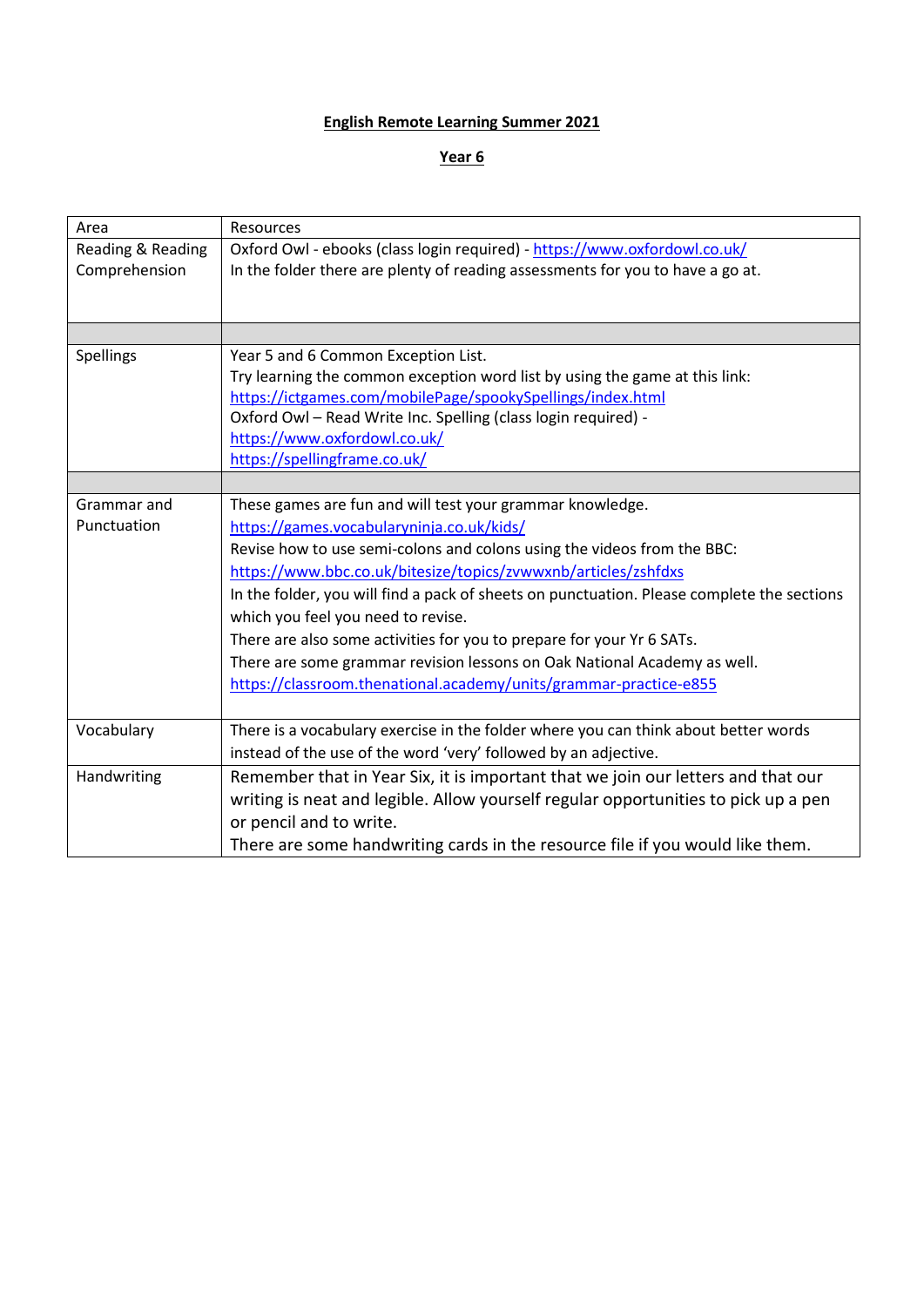| Books for this term:              |                                                                                                                                                                                                                                                                                                                                                                                                                                                                                                                                                                                                  |
|-----------------------------------|--------------------------------------------------------------------------------------------------------------------------------------------------------------------------------------------------------------------------------------------------------------------------------------------------------------------------------------------------------------------------------------------------------------------------------------------------------------------------------------------------------------------------------------------------------------------------------------------------|
|                                   | WHEN STARS<br><b>BENJAMIN</b><br>No<br>Ballet<br>Shoes<br>Syria<br>ZEPHANIAH<br>WINDEN:<br>WINDRUSH<br><b>OMAR MOHAMED</b><br>nosy<br>RINE BRUTON                                                                                                                                                                                                                                                                                                                                                                                                                                                |
|                                   | EW IS<br><b>ATED BY JO WEAVER</b><br>A small boat<br>small hope.<br>dream of freedom<br>There is a scheme of work available for The Windrush at Oak National Academy.<br>https://classroom.thenational.academy/units/the-windrush-diary-writing-6b05                                                                                                                                                                                                                                                                                                                                             |
|                                   |                                                                                                                                                                                                                                                                                                                                                                                                                                                                                                                                                                                                  |
| Write a recount<br>Write a letter | In our book, The Windrush Child, the main character recalls visiting England for<br>the first time. Imagine you are going to a new country for the first time. This<br>country is very different to where your home. How do you feel? What might be<br>different, strange or unusual? What is it like they? What is the food like? Do the<br>people speak a different language? Write a recount of your first few days there.<br>Write a letter from your new country to your friends back at home. What do you<br>tell them about where you live now? What questions would you like to ask them |
|                                   | about home?                                                                                                                                                                                                                                                                                                                                                                                                                                                                                                                                                                                      |
| <b>Story writing</b>              | Write a story in the third person about someone going to a new place or country<br>for the first time. How might they feel?<br>Remember to include: a range of punctuation marks, fronted adverbials,<br>conjunctions, dialogue and a range of powerful vocabulary choices.                                                                                                                                                                                                                                                                                                                      |
| Poetry                            | Read Maya Angelou's poem, I Know Why the Caged Bird Sings. You may want to<br>start considering the meaning. You could look for rhyming patterns and highlight<br>powerful language. This is a poem which we can discuss the meaning of in class<br>when we are together.                                                                                                                                                                                                                                                                                                                        |
| News report                       | Write a newspaper report about The Windrush arriving in England. Remember to use                                                                                                                                                                                                                                                                                                                                                                                                                                                                                                                 |
| Biographical<br>writing           | factual information, such as dates. Use both direct and reported speech your report.<br>During our English and history sessions, we are going to be finding out about significant<br>people in black history, including: Walter Tull, Rosa Parks, Martin Luther King, Harriet<br>Tubman and Maya Angelou. In Term 5, we wrote a biography about Kensuke. Write a<br>biography (formal piece) about one of the people above, or another of your choice.<br>Remember to include: an introduction, childhood, early life, achievements, later life and<br>a conclusion.                             |